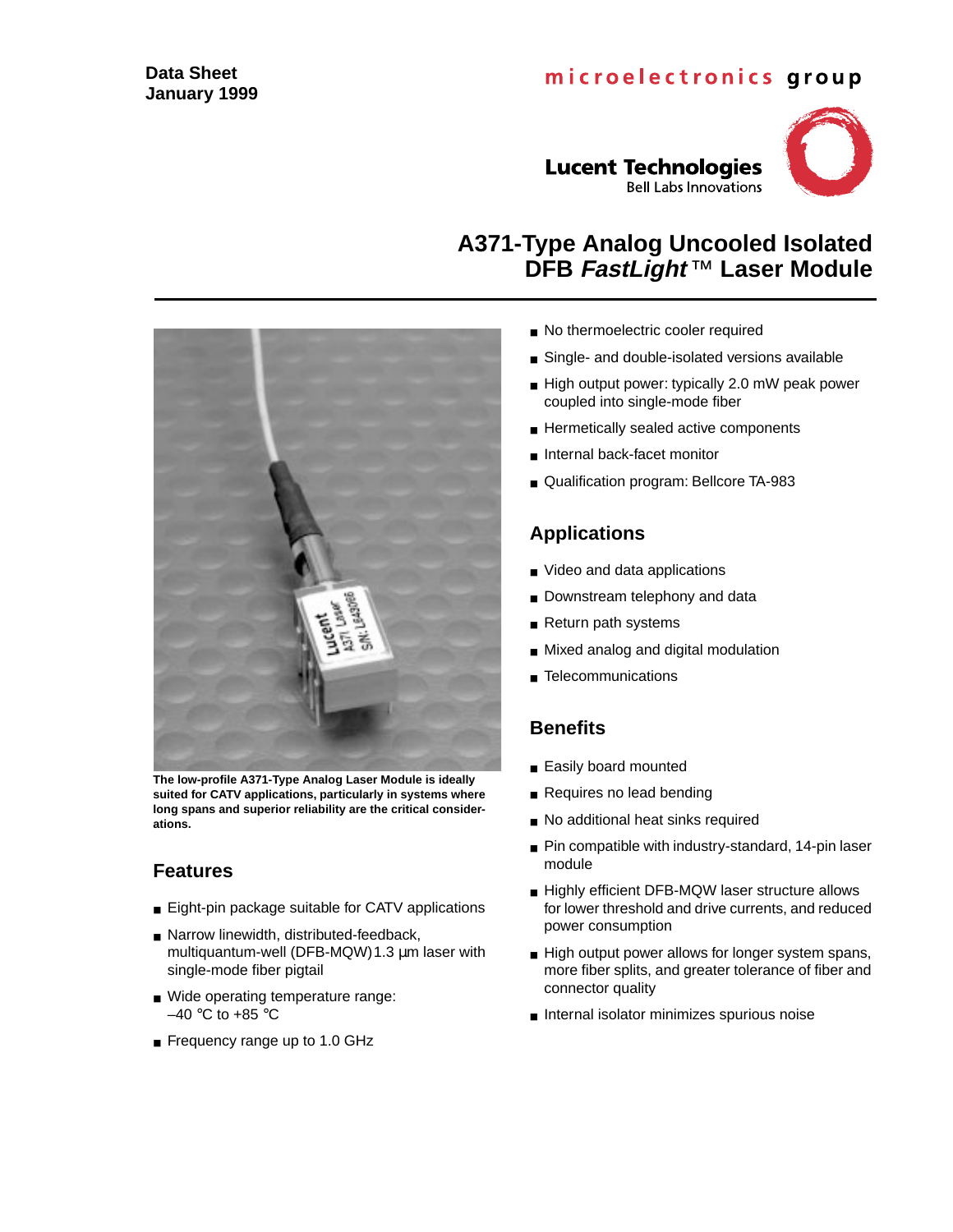### **Description**

The A371-Type Uncooled Isolated Laser Module consists of a laser diode coupled to a single-mode fiber pigtail. The device is available in a standard, 8-pin configuration (see Figure 1 and/or Table 1) and is ideal for CATV applications.

The module includes a narrow linewidth (<1 nm), DFB-MQW, single-mode laser and an InGaAs PIN photodiode back-facet monitor in a hermetically sealed package.

The device characteristics listed in this document are met at 2.0 mW output power. Higher- or lower-power operation is possible. Under conditions of a fixed photodiode current, the change in optical output is typically  $\pm 0.5$  dB over an operating temperature range of  $-40$  °C to  $+85$  °C.

This device incorporates the new Laser 2000 manufacturing process from the Optoelectronics unit of Lucent Technologies Microelectronics Group. Laser 2000 is a low-cost platform that targets high-volume manufacturing and tight product distributions on all optical subassemblies. This platform incorporates an advanced optical design that is produced on Opto's highly automated production lines. The Laser 2000 platform is qualified for central office and uncontrolled environments, and can be used for applications requiring high performance and low cost.





**Table 1. Pin Descriptions**

| <b>Pin Number</b> | <b>Connection</b>   |
|-------------------|---------------------|
|                   | ΝC                  |
| 2                 | Case ground         |
| 3                 | ΝC                  |
|                   | Photodiode cathode  |
| 5                 | Photodiode anode    |
| 6                 | Laser diode cathode |
|                   | Laser diode anode   |
|                   | NC.                 |

### **Absolute Maximum Ratings**

Stresses in excess of the absolute maximum ratings can cause permanent damage to the device. These are absolute stress ratings only. Functional operation of the device is not implied at these or any other conditions in excess of those given in the operations sections of the data sheet. Exposure to absolute maximum ratings for extended periods can adversely affect device reliability.

| <b>Parameter</b>                        | Symbol           | Min   | Max    | Unit           |
|-----------------------------------------|------------------|-------|--------|----------------|
| Maximum Peak Laser Drive Current or     | <b>I</b> OP      |       | 150    | mA             |
| Maximum Fiber Power*                    | <b>PMAX</b>      |       | 10     | mW             |
| Peak Reverse Laser Voltage:             |                  |       |        |                |
| Laser                                   | <b>VRL</b>       |       | 2      | V              |
| <b>Monitor</b>                          | <b>VRD</b>       |       | 20     |                |
| <b>Monitor Forward Current</b>          | <b>IFD</b>       |       | 2      | mA             |
| <b>Operating Case Temperature Range</b> | <b>T</b> c       | $-40$ | 85     | $^{\circ}C$    |
| Storage Case Temperature Range          | $T_{\text{stg}}$ | $-40$ | 85     | $^{\circ}C$    |
| Lead Soldering Temperature/Time         |                  |       | 260/10 | $\mathrm{C/S}$ |
| Relative Humidity (noncondensing)       | <b>RH</b>        |       | 85     | %              |

\* Rating varies with temperature.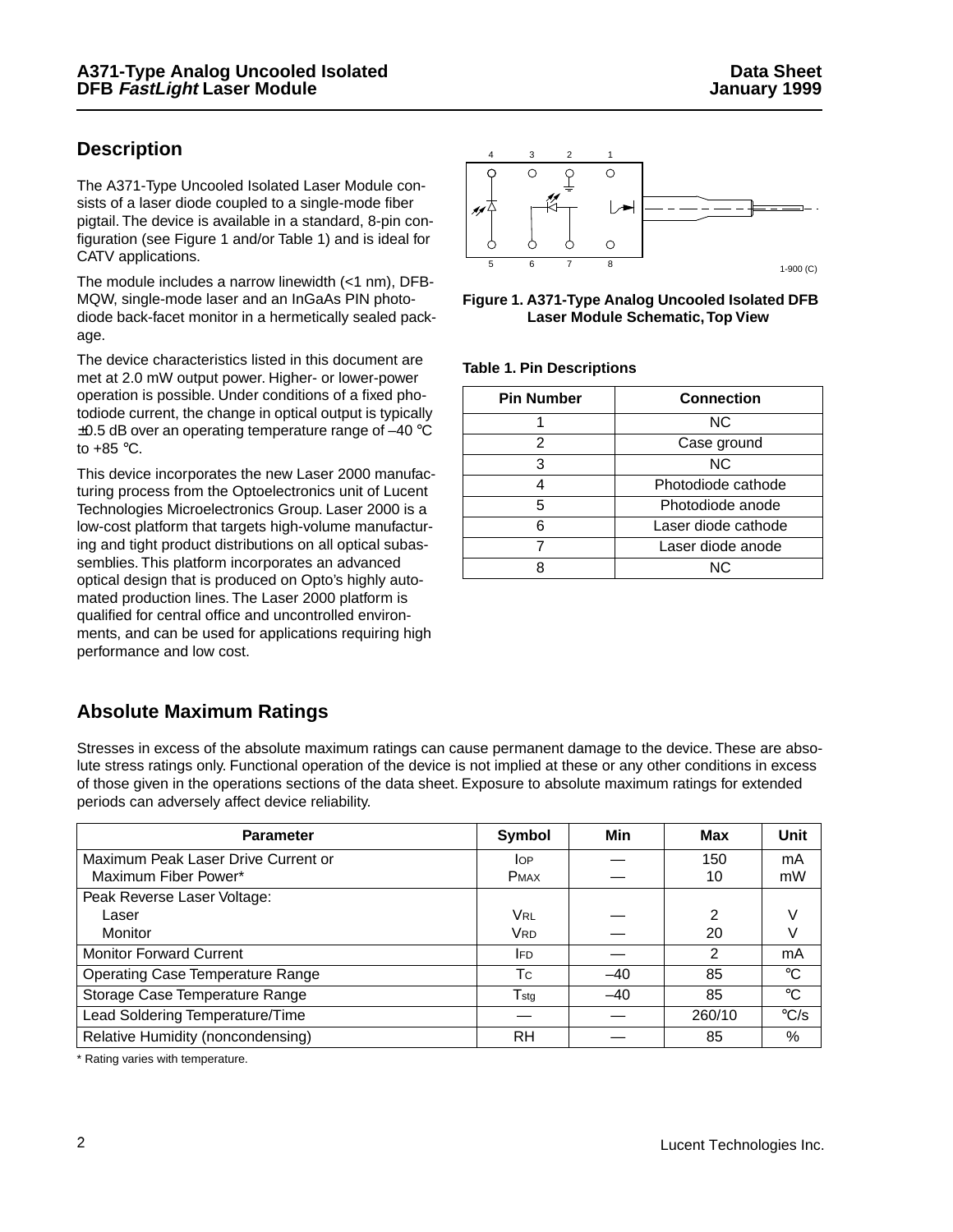### **Handling Precautions**

**Caution: This device is susceptible to damage as a result of electrostatic discharge (ESD). Take proper precautions during both handling and testing. Follow guidelines such as JEDEC Publication No. 108-A (Dec. 1988).**

Although protection circuitry is designed into the device, take proper precautions to avoid exposure to ESD.

### **Electro/Optical Characteristics**

| <b>Parameter</b>                        | <b>Symbol</b> | <b>Test Conditions</b>                                                 | Min       | <b>Typ</b>     | <b>Max</b> | Unit                |
|-----------------------------------------|---------------|------------------------------------------------------------------------|-----------|----------------|------------|---------------------|
| <b>Operating Temperature</b><br>Range   | т             |                                                                        | $-40$     |                | 85         | $^{\circ}C$         |
| Optical Output Power*                   | $P_F$         | CW, nominal                                                            |           | $\mathfrak{p}$ |            | mW                  |
| <b>Threshold Current</b>                | Iтн           | $T = 25 °C$<br>$T = full range$                                        | 5<br>2    | 11             | 15<br>50   | mA<br>mA            |
| <b>Drive Current Above</b><br>Threshold | <b>IMOD</b>   | CW, $Pr = 2.0$ mW, T = 25 °C<br>$CW$ , Imon = const., $T = full range$ | 10<br>7.5 | 20             | 30<br>55   | mA                  |
| Slope Efficiency                        | <b>SE</b>     | CW, $Pr = 2.0$ mW, $T = 25$ °C                                         | 67        |                | 200        | μW/mA               |
| Center Wavelength                       | $\lambda c$   | $Pr = 2.0$ mW, CW                                                      | 1280      |                | 1335       | nm                  |
| Spectral Width (-20 dB)                 | Δλ            | $Pr = 2.0$ mW                                                          |           |                | 1          | nm                  |
| Side-mode Suppression<br>Ratio          | <b>SMSR</b>   | CW, $Pr = 2.0$ mW                                                      | 30        | 40             |            | dB                  |
| <b>Tracking Error</b>                   | <b>TE</b>     | $I_{MON} = constant, CW$                                               |           | 0.5            | 1.25       | dB                  |
| Forward Voltage                         | VF            | <b>CW</b>                                                              |           | 1.1            | 1.6        | $\vee$              |
| Input Impedance                         | R             |                                                                        | 3         |                | 8          | Ω                   |
| <b>Monitor Current</b>                  | <b>IMON</b>   | $V R^{\dagger} = 5 V$                                                  | 100       |                | 1000       | μA                  |
| <b>Monitor Dark Current</b>             | ID            | $V_R^{\dagger} = 5 V$                                                  |           | 10             | 200        | nA                  |
| Wavelength Temperature<br>Coefficient   |               |                                                                        |           | 0.09           | 0.1        | $nm$ <sup>o</sup> C |

**Table 2. Electro/Optical Characteristics** (over operating temperature range unless otherwise noted)

\* See Table 5 for more information.

† VR = reverse voltage.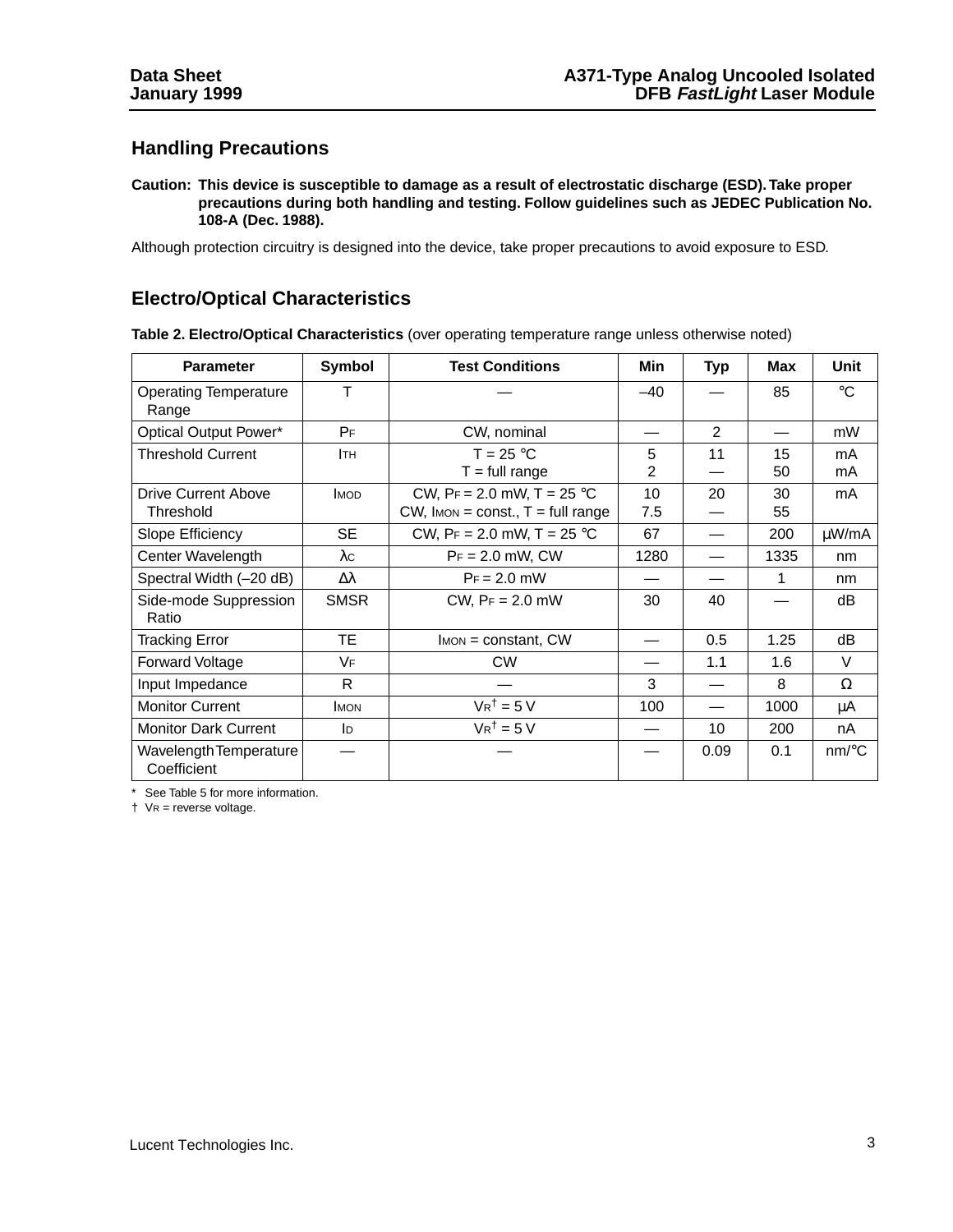### **Electro/Optical Characteristics** (continued)

#### **Analog Operation**

The A371-Type Laser Module has the capability of being used in a wide variety of analog operations. These may include several channels of pure video signals, or a mix of video signals with digital data channels riding on analog carriers. It is difficult to prepare a single battery of testing conditions that will satisfy all applications. The following table contains a set of testing conditions that Lucent believes will give a broad indication of the performance of the A371 Series Laser Module. Please contact your local Field Application Engineer if different testing conditions and parametric limits are required.

The distortion characteristics are measured using a two-tone test. The frequencies are 13 MHz and 19 MHz. The second-order distortion components are measured at  $f1 + f2 = 32$  MHz and  $f1 - f2 = 6$  MHz. All third-order distortion components are measured in the frequency range of 5 MHz—200 MHz, and they meet the required level. All measurements are made with SC-SPC connectors on the laser module pigtails.

| <b>Parameter</b>                | Symbol                 | <b>Test Conditions</b>                                                                                                                                                                           | Min | Typ                               | Max                                          | Unit              |
|---------------------------------|------------------------|--------------------------------------------------------------------------------------------------------------------------------------------------------------------------------------------------|-----|-----------------------------------|----------------------------------------------|-------------------|
| Output Power*                   | Po                     | CW, T = $-40$ °C to +85 °C                                                                                                                                                                       |     | 2.0                               |                                              | mW                |
| <b>Relative Intensity Noise</b> | <b>RIN</b>             | $CW$ , $Pr = 2.0$ mW,<br>Freq. $= 5$ MHz to 300 MHz;<br>no fiber loss, $T = -40$ °C to +85 °C                                                                                                    |     | $-155$                            | $-145$                                       | dB/Hz             |
| <b>Modulation Bandwidth</b>     | <b>BW</b>              | $-3$ dB, $Pr = 2.0$ mW,<br>T = $-40$ °C to +85 °C                                                                                                                                                | 1.0 |                                   |                                              | GHz               |
| Second-order Distortions        |                        | $T = 25$ °C, PF = 2.0 mW, OMI = 0.2;<br>Two-tone test: $f1 = 13$ MHz.<br>$f2 = 19$ MHz; 20 km of fiber,<br>(7 dB loss) plus connector loss,<br>f1 $\pm$ f2                                       |     | $-54$<br>$-58^{\dagger}$<br>$-46$ | $-50$<br>$-54^{\dagger}$<br>$-42^{\ddagger}$ | dBc<br>dBc<br>dBc |
| <b>Third-order Distortions</b>  |                        | T = $25 °C$ , PF = $2.0$ mW, OMI = 0.2;<br>Two-tone test: $f1 = 13$ MHz.<br>$f2 = 19$ MHz; 20 km of fiber<br>(7 dB loss), plus connector loss,<br>all peaks from 5 MHz-50 MHz<br>meet this level |     | $-70$<br>$-75^{\dagger}$<br>$-69$ | $-63$<br>$-68^{\dagger}$<br>$-61^{\ddagger}$ | dBc<br>dBc<br>dBc |
| <b>Spurious Noise</b>           | <b>N</b> <sub>sp</sub> | $T = 25$ °C, PF = 2.0 mW, OMI = 0.2;<br>ref. to one-tone: 5 MHz to 50 MHz,<br>20 km of fiber, (7 dB loss) plus<br>connector loss                                                                 |     | $-63$<br>$-61$                    | $-60§$<br>$-58^{\ddagger}$                   | dBc<br>dBc        |
| Spurious Noise (carrier off)    | N's <sub>P</sub>       | $T = 25$ °C, $Pr = 2.0$ mW                                                                                                                                                                       |     | $-50$<br>$-54^{\dagger}$<br>$-45$ | $-45$<br>$-50^{\dagger}$<br>$-40^{\ddagger}$ | dBc<br>dBc<br>dBc |
| RF Bandpass Flatness            | <b>B<sub>P</sub>F</b>  | Peak to valley, 5 MHz to 200 MHz                                                                                                                                                                 |     |                                   | 1.0                                          | dB                |

#### **Table 3. Analog Characteristics**

\* See Table 5 for more information.

†Double-isolated version.

‡Low-performance option.

§Single- and double-isolated versions.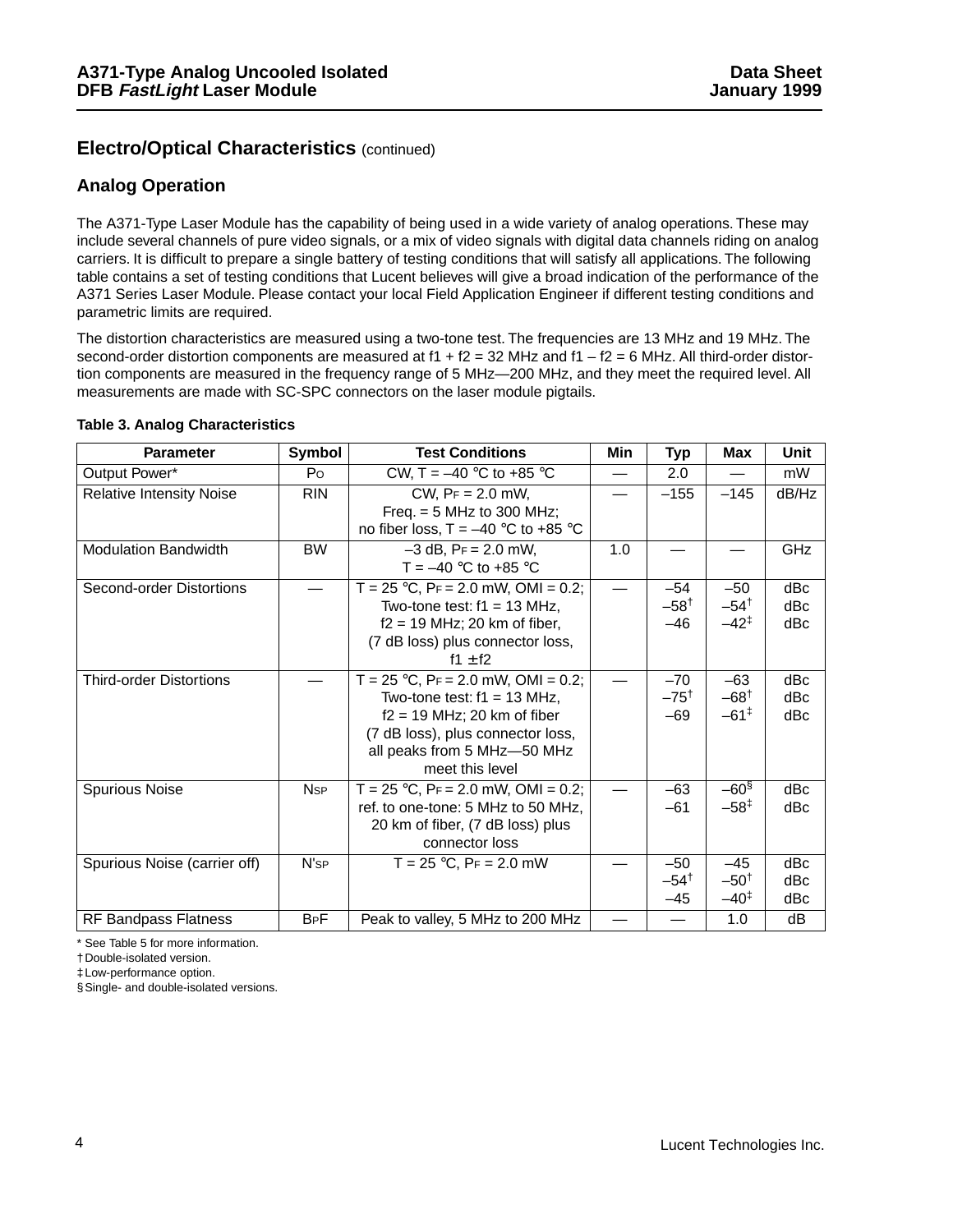## **Outline Diagram**

Dimensions are in inches (and millimeters).





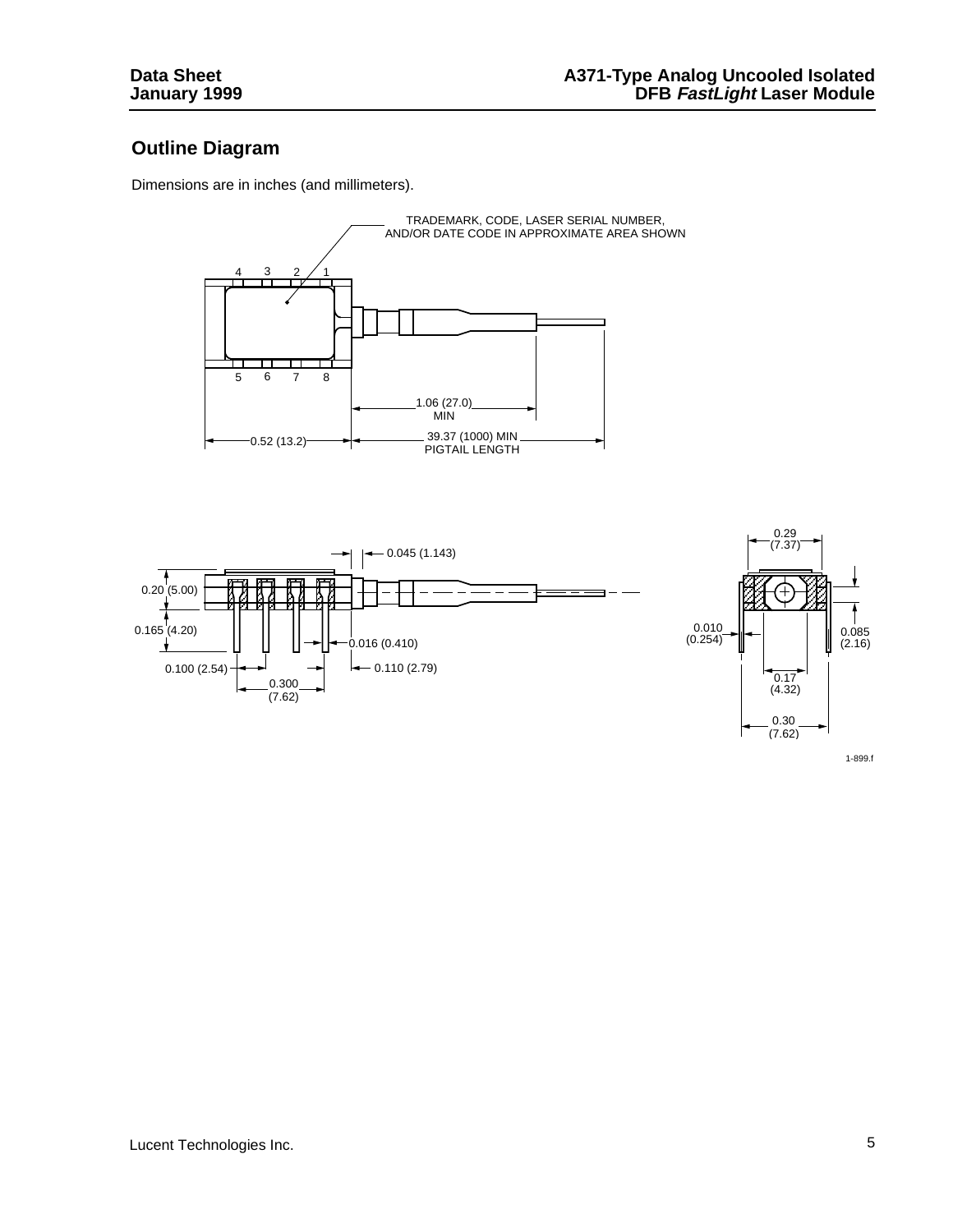## **Qualification Information**

The A371-Type Laser Module has completed and passed the following qualification tests and meets the intent of Bellcore TR-NWT-000468 for interoffice environments and TA-TSY-000983 for outside plant environments.

|  | Table 4. A371-Type Laser Module Qualification Test Plan |  |  |  |
|--|---------------------------------------------------------|--|--|--|
|--|---------------------------------------------------------|--|--|--|

| <b>Qualification Test</b>         | <b>Conditions</b>            | <b>Sample Size</b> | <b>Reference</b>             |
|-----------------------------------|------------------------------|--------------------|------------------------------|
| <b>Mechanical Shock</b>           | 500 G                        | 11                 | MIL-STD-883<br>Method 2002   |
| Vibration                         | 20 g, 20 Hz-2,000 Hz         | 11                 | MIL-STD-883<br>Method 2007   |
| Solderability                     |                              | 11                 | MIL-STD-883<br>Method 2007   |
| <b>Thermal Shock</b>              | Delta T = $100 °C$           | 11                 | MIL-STD-883<br>Method 2003   |
| <b>Fiber Pull</b>                 | 1 kg; 3 times                | 11                 | Bellcore 983                 |
| Accelerated (Biased) Aging        | 85 °C, 5,000 hrs.            | 25                 | Bellcore 983<br>Section 5.18 |
| High-temperature Storage          | 85 °C, 2,000 hrs.            | 11                 | Bellcore 983                 |
| <b>Temperature Cycling</b>        | 500 cycles                   | 11                 | Bellcore 983<br>Section 5.20 |
| <b>Cyclic Moisture Resistance</b> | 10 cycles                    | 11                 | Bellcore 983<br>Section 5.23 |
| Damp Heat                         | 40 °C, 95% RH,<br>1,344 hrs. | 11                 | MIL-STD-202<br>Method 103    |
| <b>Internal Moisture</b>          | <5,000 ppm water vapor       | 11                 | MIL-STD-883<br>Method 1018   |
| Flammability                      |                              |                    | <b>TR357</b><br>Sec. 4.4.2.5 |
| <b>ESD Threshold</b>              |                              | 6                  | Bellcore 983<br>Section 5.22 |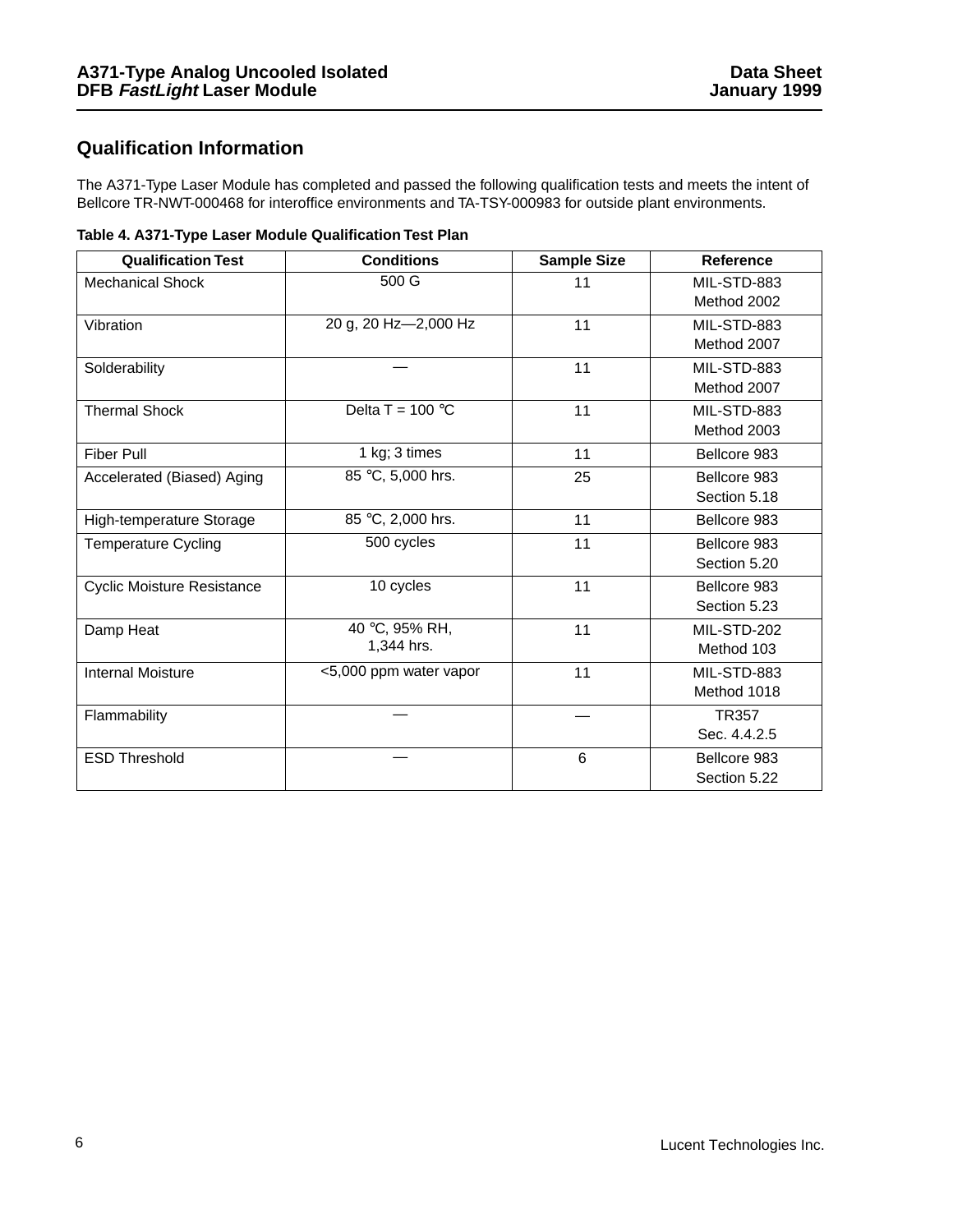### **Laser Safety Information**

#### **Class IIIb Laser Product**

This product complies with 21 CFR 1040.10 and 1040.11. 8.3 µm single-mode pigtail or connector Wavelength =  $1.3 \mu m$ Maximum power = 10 mW Because of size constraints, laser safety labeling is not affixed to the module but attached to the outside of the shipping carton. Product is not shipped with power supply.

#### **Caution: Use of controls, adjustments, and procedures other than those specified herein may result in hazardous laser radiation exposure.**



| <b>DANGER</b>                                                          |
|------------------------------------------------------------------------|
| INVISIBLE RADIATION IS EMITTED FROM THE END OF THE FIBER OR CONNECTOR. |
| AVOID DIRECT EXPOSURE TO THE BEAM.                                     |
| DO NOT VIEW WITH OPTICAL INSTRUMENTS.                                  |
|                                                                        |